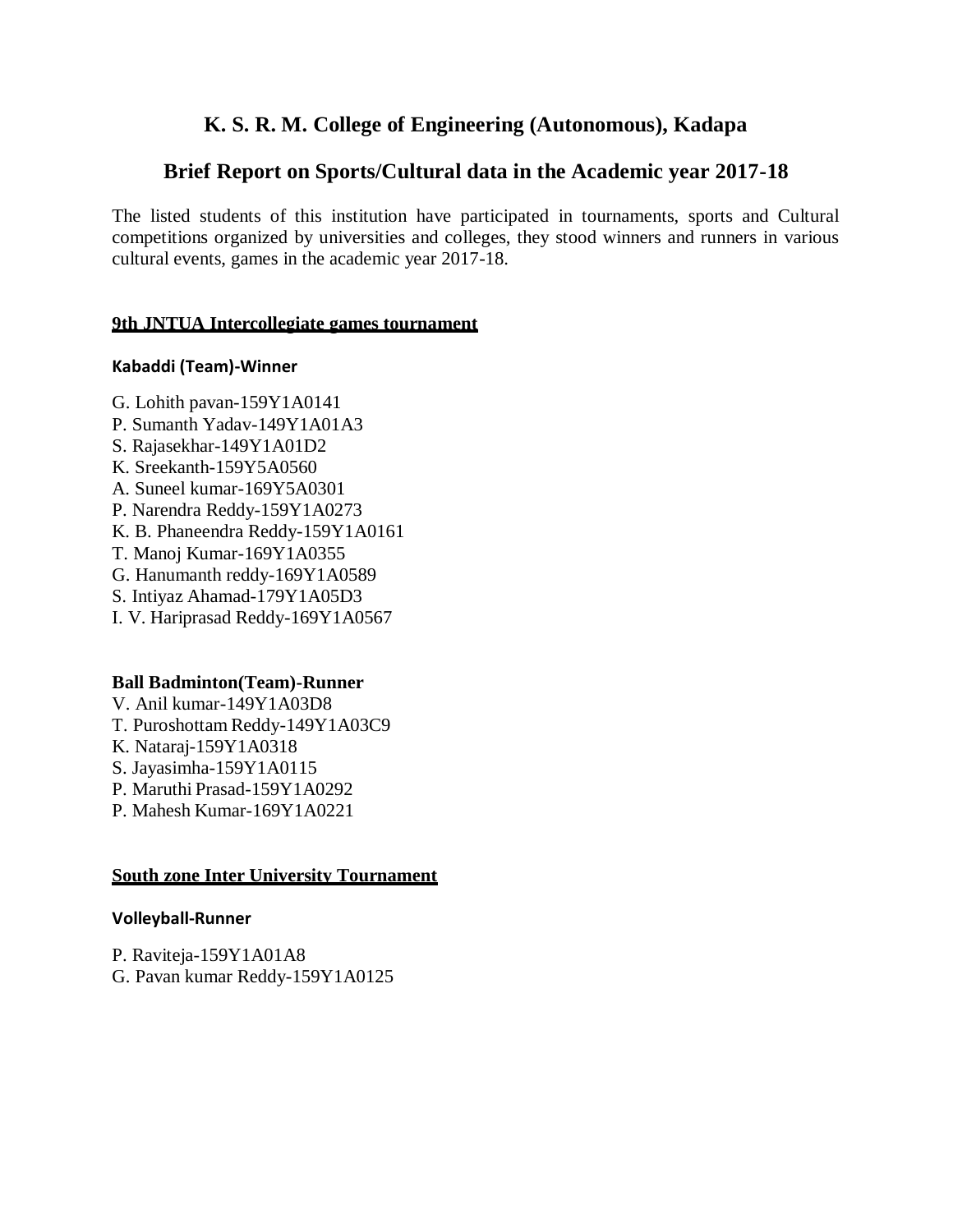#### **JNTUA University Tournament (selections)**

#### **Cricket**

M.K. Nawaz-149Y1A0191 T. Noor Ahamed-159Y1A03D9 S. Junaid-169Y1A0174 B. Sai Karthik-179Y1A0415

**Chess** B.Nikhil Babu-169Y1A0206 H. Anand-169Y1A0118

#### **Basketball**

P. Prasad Yadav-149Y1A01A4 N.Sai Pratap Reddy-149Y1A0382 K. S. Abdul Kalam-179Y1A0472

#### **Basketball (women)**

M. Tanuja-149Y1A0505 G. Prashanthi-159Y1A0546 S. B. Bhuvaneswari-159Y1A05A4 P.Aruna-149Y1A0591

#### **Volleyball (women)**

Y. Pranathi-159Y1A0500 G. Prashanthi-159Y1A0546 E. Rama Devi-159Y1A0538

#### **Volley ball**

P. Madhusudhan-169Y1A0482 P. Raviteja-159Y1A01A8 G. Pavan kumar Reddy-159Y1A0225

#### **Handball**

D. Rakeshwar Reddy - 169Y1A0313 P. Joshi - 169Y1A0155 C.H.A. Rohith vara kumar - 149Y1A0128

#### **Chess**

B.Nikhil Babu-169Y1A0206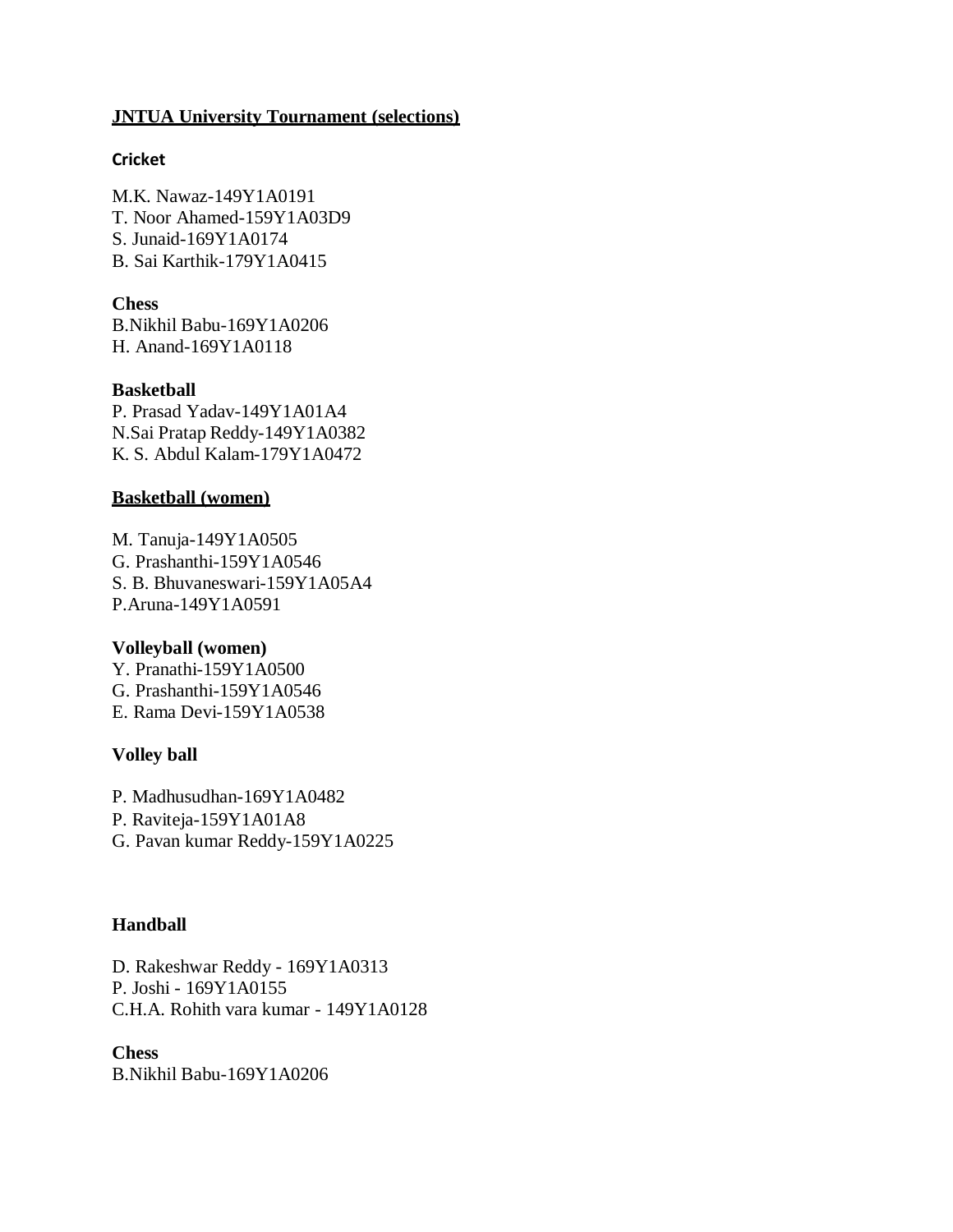#### **Khokho**

G. Lohith pavan-159Y1A0241

A. Suneel kumar-169Y5A0301

### **Kabaddi**

S. Rajasekhar-149Y1A01D2

P. Sumanth Yadav-149Y1A01A3

G. Lohith pavan-159Y1A0141

### **YSR District Junior Athletics Meet**

#### **100m Run Race- Winner**

K.S.Abdul kalam-179Y1A0472

#### **5th Inter Autonomous Engineering colleges games tournament**

#### **Hockey-Runner**

G. Umesh Chandra - 149Y1A0533 S. Intiyaz Ahamad-159Y1A0599

#### **volleyball-Runner**

P. Raviteja-159Y1A01A8 G. Pavan kumar Reddy-159Y1A0125

#### **Cricket- Winner**

M.K. Nawaz-149Y1A0191 S. Junaid-169Y1A0174

#### **Basketball-Runner**

N.Sai Pratap Reddy-149Y1A0382 S. B. Bhuvaneswari(women) - 159Y1A05A4